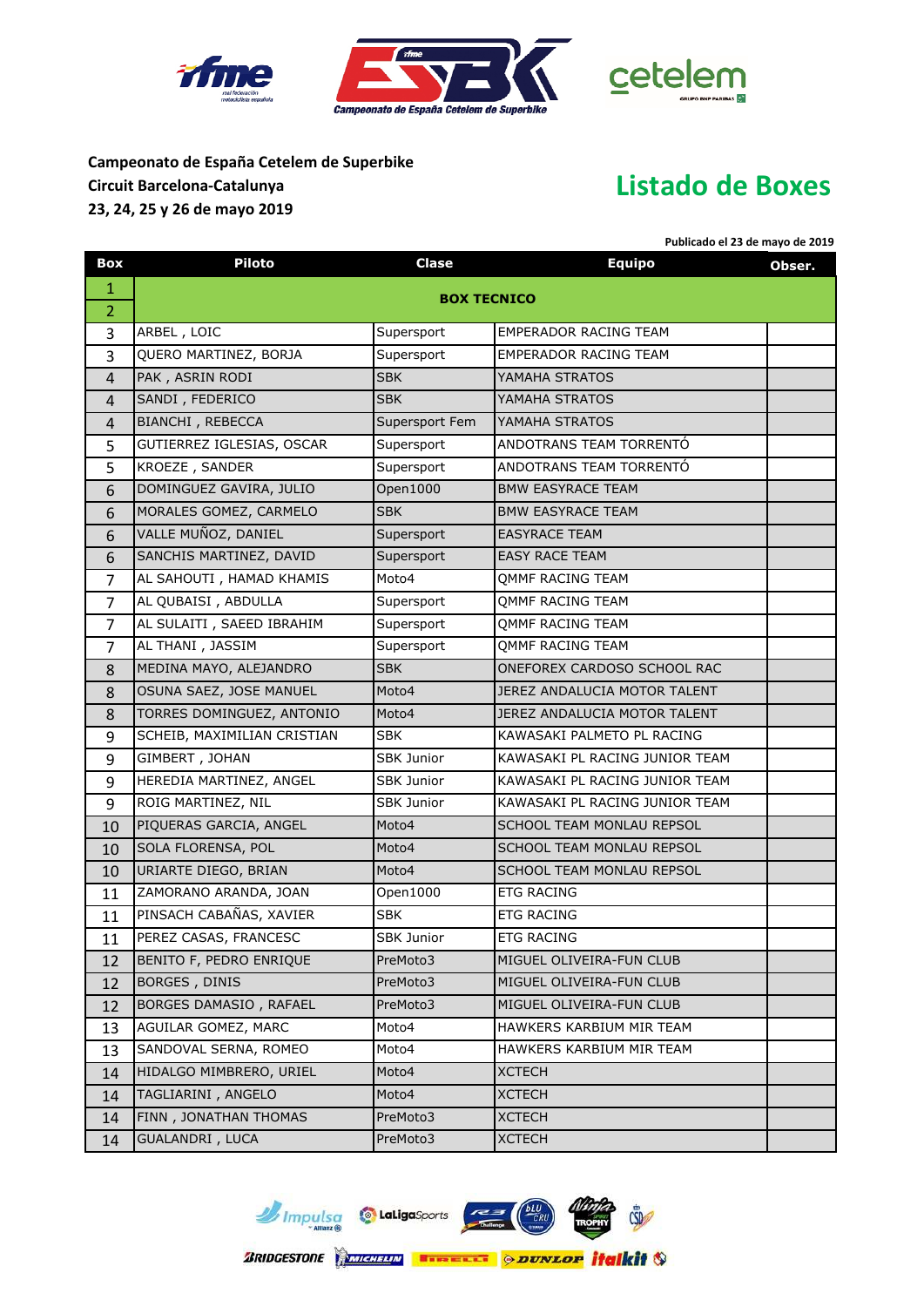





| 14 | <b>GOBBI</b> , CHRISTOPHER       | <b>SBK</b>        | <b>XCTECH</b>                 |  |
|----|----------------------------------|-------------------|-------------------------------|--|
| 14 | BORNER PAMIES, ALEX              | Supersport        | <b>XCTECH</b>                 |  |
| 14 | ZANCA, ALESSANDRO                | PreMoto3          | <b>XCTECH</b>                 |  |
| 15 | GARCIA CASTRO, PABLO             | Open1000          | FIFTY MOTOR SPORT             |  |
| 15 | PELLIJEFF, JESPER                | Open1000          | FIFTY MOTORSPORT              |  |
| 15 | ECHEVERRY I, PABLO NICOLAS       | Open600           | FIFTY MOTORSPORT              |  |
| 15 | GOMEZ RUS, BORJA                 | <b>SBK Junior</b> | FIFTY MOTORSPORT              |  |
| 16 | DOMINGUEZ BAILEZ, DANIEL         | 85GP              | <b>IGAXTEAM</b>               |  |
| 16 | LUDEÑA NAVARRO, MARCOS           | 85GP              | IGAXTEAM                      |  |
| 16 | MORELLI CHINCOLLA, MARCO         | PreMoto3          | <b>IGAXTEAM</b>               |  |
| 16 | REAL PEREZ, DAVID                | PreMoto3          | IGAXTEAM                      |  |
| 17 | TORRES CABRERA, JESUS            | Moto4             | AIT SP57 JUNIOR TEAM          |  |
| 17 | ALCOBA ESPI, MARC                | Supersport        | AIT SP57 RACING TEAM          |  |
| 17 | NUÑEZ SANCHEZ, JUAN JOSE         | Supersport        | AIT SP57 RACING TEAM          |  |
| 17 | PALOMARES VILAR, CHRISTIAN       | <b>SBK</b>        | AIT SP57 RACING TEAM          |  |
| 18 | PERRONE CANTON, VALENTIN         | Moto4             | TEAM SPEED RACING             |  |
| 18 | MIRALLES GONZALEZ, MARC          | <b>SBK</b>        | TEAM SPEED RACING             |  |
| 18 | ROMAN SANCHEZ, MIGUEL            | <b>SBK Junior</b> | TEAM SPEED RACING             |  |
| 18 | CERPA CUELLAR, YVONNE            | Moto4             | TEAM SPEED RACING             |  |
| 18 | FERNANDEZ ROBLEDILLO, ERIC       | PreMoto3          | TEAM SPEED RACING             |  |
| 19 | DUFOUR, PAUL                     | Open1000          | SUZUKI JEG / KAGAYAMA RACING  |  |
| 19 | URAMOTO, NAOMICHI                | <b>SBK</b>        | SUZUKI JEG / KAGAYAMA RACING  |  |
| 19 | LEESCH, CHRIS                    | Open1000          | SUZUKI JEG/KAGAYAMA RACING    |  |
| 19 | NIGON, ERWAN                     | Open1000          | <b>TEAM DAFFIX</b>            |  |
| 20 | PONS PAYERAS, MIQUEL             | Supersport        | H43 TEAM NOBBY TALASU-BLUMAQ  |  |
| 20 | FABBRI, DAVIDE                   | Supersport        | H43 TEAM NOBBY TALASUR-BLUMAQ |  |
| 20 | SIGVARTSEN, THOMAS               | Supersport        | H43 TEAM NOBBY TALASUR-BLUMAQ |  |
| 21 | GARCIA ABELLA, IKER              | <b>SBK Junior</b> | BCD YAMAHA MS RACING          |  |
| 21 | ORRADRE ABAD, UNAI               | <b>SBK Junior</b> | BCD YAMAHA MS RACING          |  |
| 21 | TOLEDO ROMERO, ALEX              | Supersport        | BCD YAMAHA MS RACING          |  |
| 21 | <b>VENANCIO DUART M.SANTIAGO</b> | SBK Junior        | MS RACING                     |  |
| 22 | ERILL TRALLERO, GUILLEM          | <b>SBK Junior</b> | DEZA-BOX 77 RACING TEAM       |  |
| 22 | CARRION MTNEZ, ALEJANDRO         | <b>SBK Junior</b> | DEZA-BOX77 RACING TEAM        |  |
| 22 | SIBAJA MORENO, ANDREA            | Supersport Fem    | DEZA-BOX77 RACING TEAM        |  |
| 22 | ALONSO HERNANDEZ, FRANCIS        | Open1000          | CLUB ALOMOSPORT BOX77         |  |
| 22 | NUÑEZ ROLDAN, OSCAR              | <b>SBK Junior</b> | DEZA-BOX77 RACING TEAM        |  |
| 22 | EZQUERRA MAÑE, PAU               | <b>SBK Junior</b> | DEZA-BOX77 RACING TEAM        |  |
| 23 | PENALVA MARCO, FRANCISCO         | Moto4             | PALLARS TEAM                  |  |
| 23 | RODRIGUEZ NADAL, IVAN            | <b>SBK Junior</b> | PALLARS TEAM                  |  |
| 23 | TERUEL GIL, ZAIDA                | Supersport Fem    | PALLARS TEAM                  |  |
| 23 | MARTIN CLANCHET, GERARD          | PreMoto3          | PALLARS TEAM                  |  |
| 24 | GUARNONI GOMA, JEREMY            | <b>SBK</b>        | <b>TACK KAWASAKI</b>          |  |
| 24 | PLASSEN, OLE BJORN               | <b>SBK</b>        | <b>TACK KAWASAKI</b>          |  |
| 25 | GIMENEZ DE TORRES, CARLOS        | SBK Junior        | MOTORBIKE MOYA                |  |

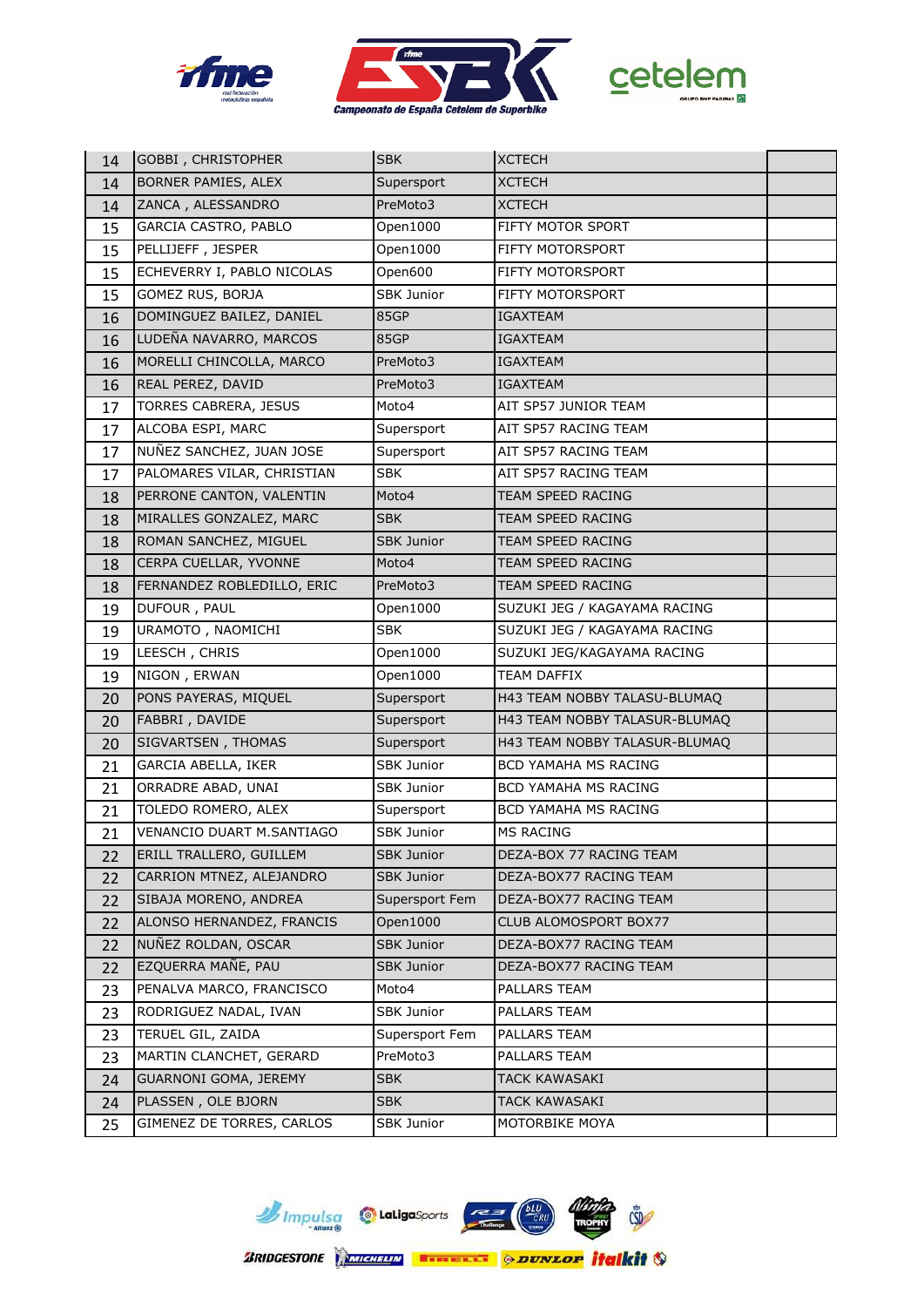





| 25 | GONZALEZ NAVARRO, ERICO    | <b>SBK Junior</b> | MOTORBIKE MOYA COMPETICION   |                       |
|----|----------------------------|-------------------|------------------------------|-----------------------|
| 25 | LOPEZ NIETO, ENRIQUE       | <b>SBK Junior</b> | MOTORBIKE MOYA COMPETICIÓN   |                       |
| 25 | SAEZ GUTIERREZ, DANIEL     | <b>SBK</b>        | ALMA RACING TEAM             |                       |
| 26 | PLANQUES, GUILLEM          | Moto4             | <b>MDR VINALES</b>           |                       |
| 26 | BERTA VIÑALES, DEAN        | Promo3            | MDR VIÑALES                  |                       |
| 26 | PEREZ VIADEL, ALEX         | Supersport        | MDR VIÑALES                  |                       |
| 26 | ESTEBAN RUIZ, JOEL         | Moto4             | <b>MDR VIÑALES</b>           |                       |
| 26 | MAZA SOQUEIRO, SERGI       | Promo3            | TEAM VIÑALES                 |                       |
| 27 | RAPOSEIRAS BERENGU, JORDI  | SBK Junior        | ALARXA RACING                | $1/2$ del             |
| 27 | WALCH, TRISTAN             | SBK Junior        | <b>ALARXA RACING</b>         | $1/2$ del             |
| 27 | PEREZ ORNEDO, RAUL         | <b>SBK Junior</b> | ALARXA RACING                | $1/2$ del             |
| 27 | YEBRA PEREZ, HECTOR        | PreMoto3          | HY COMPETICION TEAM          | $\overline{1}/4$ tras |
| 27 | DI SORA, SAMUEL            | <b>SBK Junior</b> | <b>SORT COMPETICION</b>      | $1/4$ tras            |
| 28 | BARTHELD, ALESSANDRO       | Supersport        | AB13 RACING                  | 1/5.                  |
| 28 | POULSEN, MATHIAS           | Open1000          | POULSEN RACING               | 1/5.                  |
| 28 | RAAVAD, DANNY              | Supersport        | RAAVAD RACING                | 1/5.                  |
| 28 | JIMENEZ VICENTE, BORJA     | Moto4             | CRUCIANI RACING              | 1/5.                  |
| 28 | TENZING-JENKINS, CAMERON   | Supersport        | <b>CTJ RACING</b>            | 1/5.                  |
| 29 | GARCIA MIGUEL, MARCO       | Promo3            | M24 COMPETICIÓN              | 3/4.                  |
| 29 | BOLAÑO HERNANDEZ, IVAN     | Moto4             | M24COMPETICION               | 3/4.                  |
| 29 | OCETE MIRALLES, DANIEL     | Moto4             | M24COMPETICION               | 3/4.                  |
| 29 | BARRAGAN PORTILLA, SANTIAG | <b>SBK</b>        | EXTREMADURA JUNIOR TEAM      | 1/4.                  |
| 30 | PONSSON, CHRISTOPHE        | <b>SBK</b>        | <b>GIL MOTOR SPORT</b>       | $1/2$ del             |
| 30 | MORILLAS CUENCA, ERIK      | Open1000          | THE MAGIC RACING             | $1/2$ tras            |
| 30 | BETANCUR GUARIN, NICOLAS   | <b>SBK Junior</b> |                              | $1/2$ tras            |
| 30 | SAIZ MARQUEZ, YERAY        | <b>SBK Junior</b> |                              | $1/2$ tras            |
| 31 | DONOSO RODRIGO, ADRIANO    | Moto4             | BLUMAQ HMA LLINSUAL RACING   |                       |
| 31 | SALMELA, RICO              | Moto4             | BLUMAQ HMA RACING            |                       |
| 31 | MARTINEZ QUILES, MAXIMO    | Moto4             | BLUMAQ HMA RACING            |                       |
| 32 | EDGELEY, NICK              | Open1000          | TEAM EDGE RST RACING         | $1/2$ del             |
| 32 | EDGELEY, LAURENCE          | Open600           | TEAM EDGE RST RACING         | $1/2$ del             |
| 32 | CORRAL ARIAS, JAVIER       | <b>SBK Junior</b> | <b>I+DENT RACING TEAM</b>    | $1/2$ tras            |
| 32 | JIMENEZ GONZALEZ, SERGIO   | <b>SBK Junior</b> | <b>I+DENT RACING TEAM</b>    | $1/2$ tras            |
| 33 | KLEMETTI, LENNI            | PreMoto3          | MOTOMARKET RACING            | $1/2$ del             |
| 33 | KUPARINEN, EEKI            | <b>SBK</b>        | MOTOMARKET RACING            | $1/2$ del             |
| 33 | KANTOLA, JUHO              | SBK Junior        | ROCKMOTORSPORT KTM           | $1/2$ tras            |
| 33 | KOSKINEN, KENNY            | Supersport        | KALLIO RACING JUNIOR TEAM    | $1/2$ tras            |
| 34 | ZETTI, ALESSANDRO          | Open600           | FAU55 EL SEÑOR DE LAS BOLSAS |                       |
| 34 | LUQUE OLIVERO, FERNANDO    | SBK Junior        | FAU55 EL SEÑOR DE LAS BOLSAS |                       |
| 34 | RAMOS ALVARO, ROMAN        | <b>SBK</b>        | FAU55 EL SEÑOR DE LAS BOLSAS |                       |
| 34 | ARMARIO ROMERO, JOSE LUIS  | Moto4             | FAU55 EL SEÑOR DE LAS BOLSAS |                       |
| 34 | PEREZ ALVAREZ, GONZALO     | Moto4             | FAU55 EL SEÑOR DE LAS BOLSAS |                       |
| 34 | FERRANDEZ BENEITE, ALBERTO | Moto4             | FAU55 EL SEÑOR DE LAS BOLSAS |                       |
| 34 | MONTERO SUAREZ, ABRAHAM    | Moto4             | FAU55 EL SEÑOR DE LAS BOLSAS |                       |

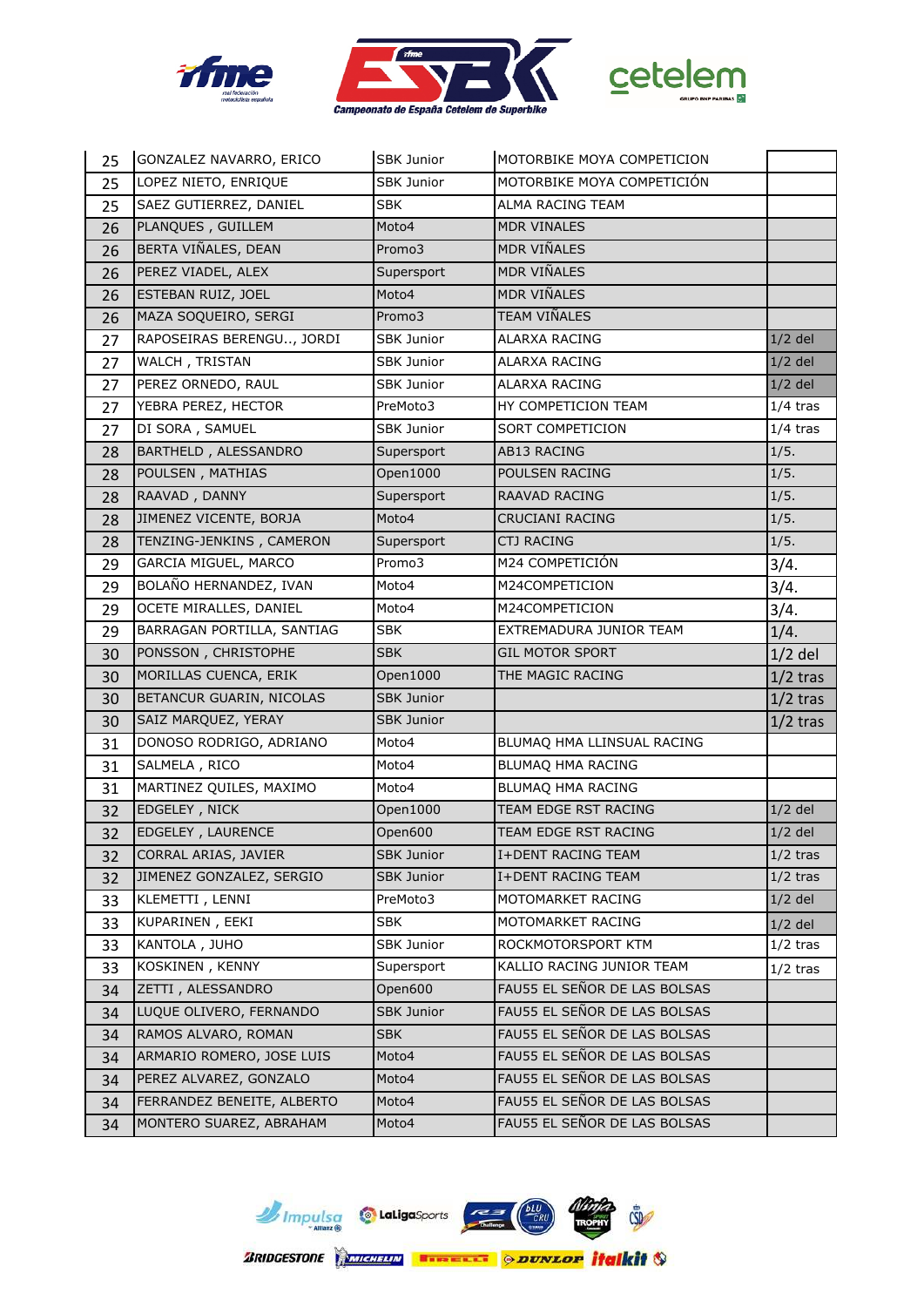





| 35 | GARNIER, MARLENE             | Supersport Fem      | MARMOTTE RACING TEAM                |            |
|----|------------------------------|---------------------|-------------------------------------|------------|
| 35 | COIGNARD, MELODIE            | Open1000            | RACE EXPERIENCE SCHOOL              |            |
| 35 | COLE, NICOLAS                | Open1000            | RACE EXPERIENCE SCHOOL              |            |
| 35 | REMY, GAELLE                 | <b>SBK Femenino</b> | TEAM THUY RACING                    |            |
| 35 | REMY, NATACHA                | <b>SBK Femenino</b> | TEAM THUY RACING                    |            |
| 36 | RUIZ VIDAL, FRANCISCA        | Supersport Fem      | PR46+1 RACING TEAM                  | $1/2$ tras |
| 36 | SANCHEZ QUESADA, MAX         | Moto4               | UPGROWTH/SCUDERIA MOTORS            | $1/2$ tras |
| 36 | MARTINEZ PICHACO, OSCAR A.   | Open1000            | UP GROWTH RACING TEAM               | $1/2$ tras |
| 36 | <b>GARCIA CIFRE, JUAN</b>    | Open1000            | <b>UPGROWTH ESCUDERIA MOTOS</b>     | $1/2$ tras |
| 37 | PENDRILL, EVANN MORRIS       | PreMoto3            | VHC RACING TEAM LIQUI MOLY          | $1/2$ del  |
| 37 | MOUNSEY, SULLIOVAN           | 85GP                | VHC RACING TEAM LIQUI MOLY          | $1/2$ del  |
| 37 | GARCIA VAZQUEZ, AARON        | <b>SBK Junior</b>   |                                     | $1/4$ tras |
| 37 | PALAO MUÑOZ, JULIO DAVID     | Open600             |                                     | $1/4$ tras |
| 38 | PEREDA PALOMO, BEGOÑA        | <b>SBK Femenino</b> | + QUE CURVAS                        |            |
| 38 | LLABRES MASSANET, NURIA      | <b>SBK Femenino</b> | AZMER&JACOMOTO                      |            |
| 38 | DE LA FUENTE LUNA, SHEILA C. | <b>SBK Femenino</b> | <b>AZMER JACOMOTO</b>               |            |
| 38 | VILLA MURCIEGO, PATRICIA     | <b>SBK Femenino</b> | AZMER&JACOMOTO                      |            |
| 38 | TOMAS PEREZ, MARTA           | <b>SBK Femenino</b> | <b>GUDARI RACING</b>                |            |
| 39 | GELADA RODRIGUEZ, GENIS      | <b>SBK Junior</b>   | COWARD/CRONO                        | $1/2$ del  |
| 39 | GELADA RODRIGUEZ, JOSEP      | <b>SBK Junior</b>   | COWARD/CRONO                        | $1/2$ del  |
| 39 | TAPIA HORCAS, MARCO          | PreMoto3            | <b>TJT RACING</b>                   | $1/4$ tras |
| 39 | ALBALADEJ TYMCHENKO, ANGEL   | SBK Junior          | TYMCHENKO RACING TEAM               | $1/4$ tras |
| 40 | UVIÑA MARTI, JOAN            | Supersport          | MOTOSMAX HOSPITALITY MOTOBOX        | $1/2$ del  |
| 40 | SCHEIB KRUGER, M.CHRISTIAN   | Supersport          | DR7 METALCAE MRC                    | $1/2$ del  |
| 40 | RUIZ CARRANZA, ALEJANDRO     | Supersport          | REALE AVINTIA ACADEMY               | $1/2$ del  |
| 40 | MILLAN GRACIA, HUGO          | PreMoto3            | <b>CUNA DE CAMPEONES</b>            | $1/2$ tras |
| 40 | NUÑEZ FEDEZ.-COTO, OSCAR     | Promo3              | <b>CUNA DE CAMPEONES</b>            | $1/2$ tras |
| 41 | MOLINA GARRIDO, ANTONIO      | Open600             | ARCO-MOTOR UNIVERSITY TEAM          | $1/2$ del  |
| 41 | DIAZ CEBRIAN, ALVARO         | <b>SBK Junior</b>   | ARCO-MOTOR UNIVERSITY TEAM          | $1/2$ del  |
| 41 | MORALES AIBAR, PACO          | Open600             | BOXESMOTO RACING TEAM               | 1/5.       |
| 41 | SANTOS TRILLA, JOAN          | Promo3              | <b>CRT</b>                          | 1/5.       |
| 41 | BERNAL SANCHEZ, SERGIO       | Promo3              | CRT INTERNACIONAL                   | 1/5.       |
| 42 | DIAZ CORBELLA, JOAN          | Supersport          | DCR RACING TEAM<br><b>ROTEK</b>     | $1/2$ Del  |
| 42 | MOODLEY, RUCHE               | Moto4               | SMC-DCR RACING TEAM<br><b>ROTEK</b> | $1/2$ del  |
| 42 | FRASCA, LORENZO              | Moto4               | DCR RACING TEAM<br><b>ROTEK</b>     | $1/2$ del  |
| 42 | MORILLAS MUÑOZ, IVAN         | <b>SBK Junior</b>   | <b>KTMAS JUNIOR</b>                 | 1/6.       |
| 42 | SIERRA GOMEZ, AITOR          | Moto4               | PROJECT TALENTS                     | 1/6.       |
| 43 | LARREA PERURENA, PATXI       | Open1000            | <b>GASPAR -FLY GROUP</b>            |            |
| 43 | PEREZ SANCHEZ, JACOB         | Open1000            | GASPAR - FLY GROUP                  |            |
| 43 | MARTIN ALVAREZ, OSCAR        | Open1000            | GASPAR -FLY GROUP                   |            |
| 44 | SUCHET, SEBASTIEN            | <b>SBK</b>          | TECH SOLUTIONS                      | 1/6.       |
| 44 | DROUIN, FLORIAN              | Open1000            | TEAM FOULOI                         | 1/6.       |
| 44 | MARIA, KIKO                  | PreMoto3            | MOTO ACTION TEAM                    | 1/6.       |
| 44 | ALCALA RODRIGUEZ, VICTORI    | Supersport Fem      | POLI-SPORT RACING                   | 1/6.       |